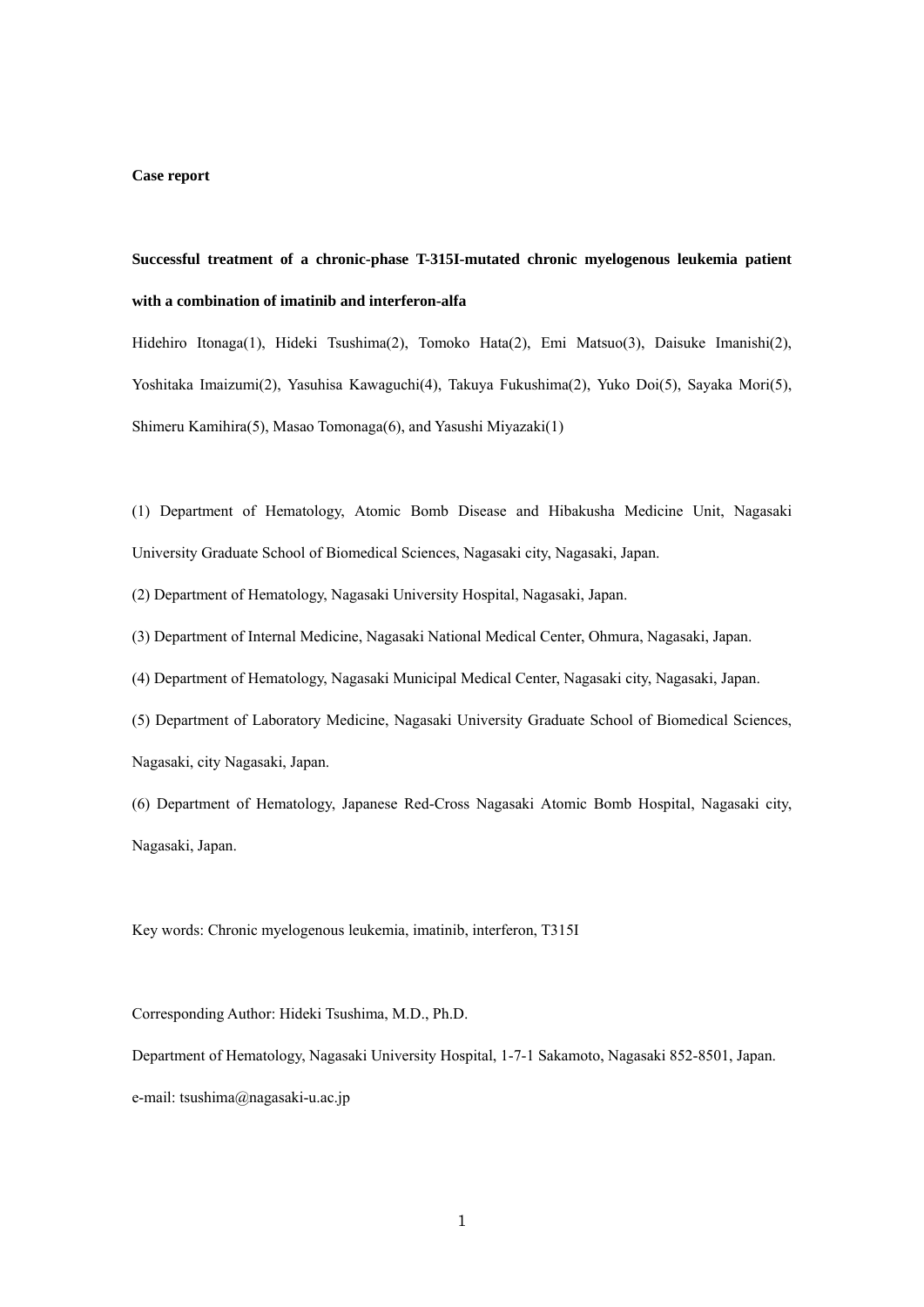# **Abstract**

**BACKGROUND:** The T315I BCR-ABL mutation in chronic myelogenous leukemia (CML) patients is responsible for up to 20% of all clinically observed resistance. This mutation confers resistance not only to imatinib, but also to second-generation BCR-ABL tyrosine kinases, such as nilotinib and dasatinib. A number of strategies have been implemented to overcome this resistance, but allogeneic stem cell transplantation remains the only established therapeutic option for a cure.

**CASE REPORT:** A 61-year-old male was diagnosed with Philadelphia chromosome positive chronic phase CML in 2002. He was initially treated with imatinib and complete cytogenetic response (CCyR) was achieved 12 months later. However, after 18 months, a loss of CCyR was observed and a molecular study at 24 months revealed a T315I mutation of the BCR-ABL gene. At 30 months, imatinib/interferon-alfa (IFN $\alpha$ ) -combination therapy was initiated in an effort to overcome the resistance. Thirty months later, he re-achieved CCyR, and the T315I BCR-ABL mutation disappeared at 51 months.

**Conclusion:** To our knowledge, this is the first case report showing the effectiveness of imatinib/IFN $\alpha$ combination therapy for CML patients bearing the T315I BCR-ABL mutation.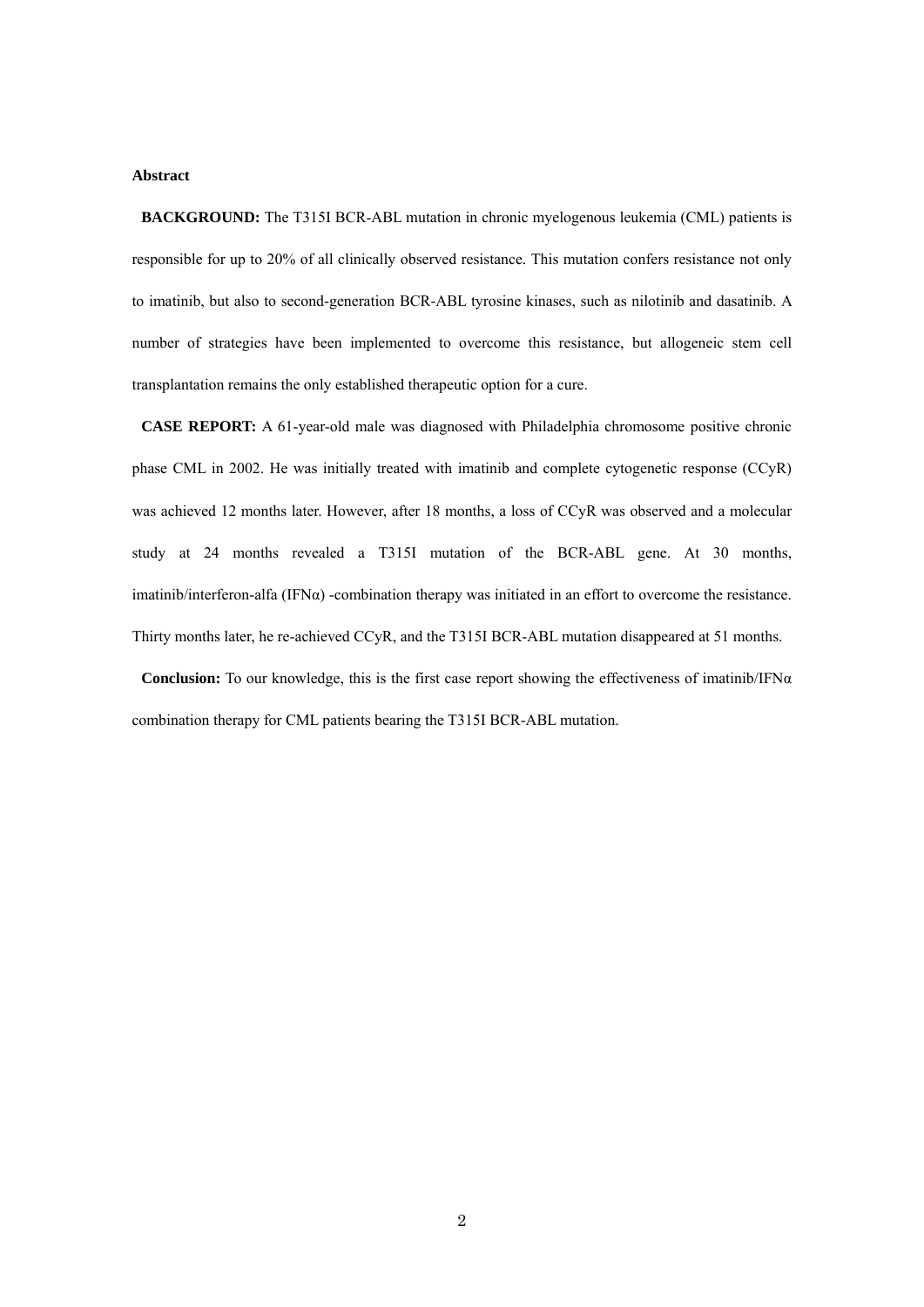#### **1 Introduction**

 Chronic myelogenous leukemia (CML) is a clonal disease of the hematopoietic stem cell, which is characterized by an increased growth of predominantly myeloid cells in the bone marrow. The disease is associated with the Philadelphia chromosome, which arises by a reciprocal translocation between chromosomes 9 and 22 and harbors the BCR-ABL fusion oncogene [1]. Small molecules that specifically target the BCR-ABL gene product provide a successful treatment approach which can lead to a reduction in BCR-ABL transcripts below detectable levels. The drug imatinib, a rationally designed tyrosine kinase inhibitor (TKI), showed a superior response rate, improved progression-free survival, and overall survival, as compared with the previous standard therapy with IFN $\alpha$  [2-4].

 Although high response rates are observed in patients who receive imatinib treatment, a small percentage of chronic phase (CP) CML patients are refractory to the therapy [2]. Patients develop imatinib resistance via multiple mechanisms, with some being BCR-ABL-dependent and others BCR-ABL-independent. To overcome the failure of imatinib, multiple strategies are under investigation. These strategies include a dose escalation of imatinib and switching to second-generation TKIs. Nilotinib and dasatinib are currently approved for the treatment of patients with CML who have developed resistance or intolerance to imatinib [5, 6].

 The development of a T315I BCR-ABL mutation (threonine to isoleucine mutation at amino acid 315) is of particular concern as it confers resistance to all available TKIs [7-10]. The only established salvage option for patients harboring the T315I BCR-ABL mutation is allogeneic hematopoietic stem cell transplantation (allo-HSCT) [11-13]. However, allo-HSCT can be performed only in eligible patients [14]. For patients who could not receive allo-HSCT, new agents with activity against the T315I BCR-ABL mutation, such as danusertib and omacetaxin, have been developed [15, 16]. However, they are still in the clinical trial stage and it will take years before these agents can be put into use. Hence, patients harboring the T315I BCR-ABL mutation, who are not eligible for allo-HSCT, require treatment with combinations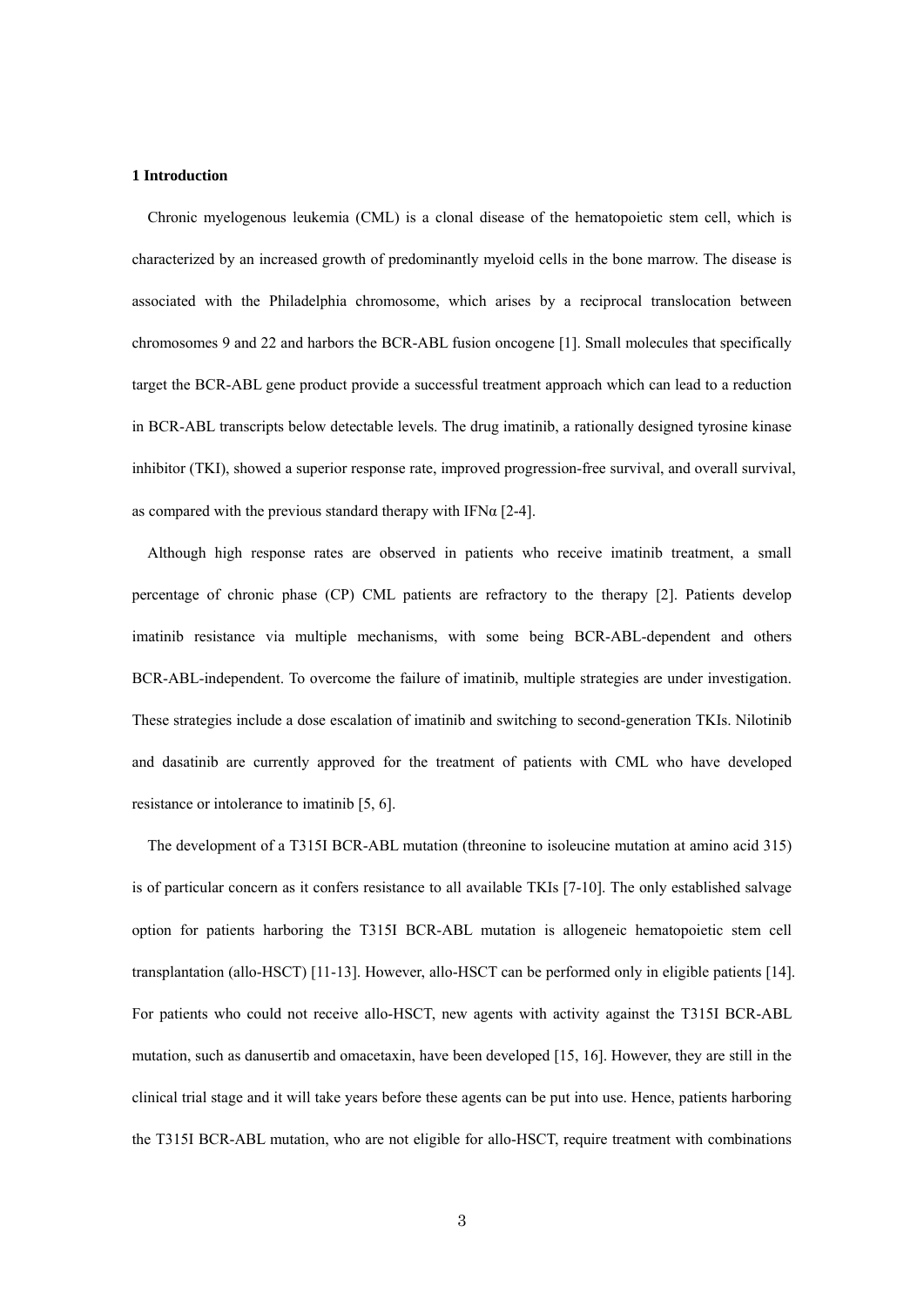of already approved drugs.

 We report the successful treatment of a CML patient harboring the T315I BCR-ABL mutation with a combination of imatinib and IFNα.

# **2 Materials and Methods**

## 2.1 total RNA extraction and cDNA synthesis

Total leukocytes in bone marrow and peripheral blood samples were isolated by centrifugation following red blood cell lysis and total RNA was extracted using TRIzol reagent (Invitrogen, CA, USA). cDNA was synthesized using oligo-dT primers and Super Script III Reverse Transcriptase (Invitrogen).

# 2.2 TaqMan quantitative reverse transcriptase-polymerase chain reaction

 Quantitative reverse transcriptase-polymerase chain reaction (RQ-PCR) for BCR-ABL transcript levels were performed using the LightCycler (Roche Diagnostics, Mannheim, Germany) and LightCycler TaqMan Master (Roche Diagnostics). Primers and TaqMan probe sequences published in the EAC network protocol were used for RQ-PCR [17]. The amount of the fusion gene in the original sample was calculated by means of a standard curve (created with the BCR-ABL fusion gene or the ABL gene cloned in plasmids) and expressed as the BCR-ABL/ABL ratio.

## 2.3 Direct sequencing of ABL kinase domain

A nested PCR sequencing approach was used for direct sequencing of the ABL kinase domain, with a first-round amplification of the BCR-ABL transcript followed by two separate PCR reactions. For the nested PCR, the primers were used as described previously [18, 19]. To screen for mutations, the PCR products were sequenced in the both directions with the following: ABL-1F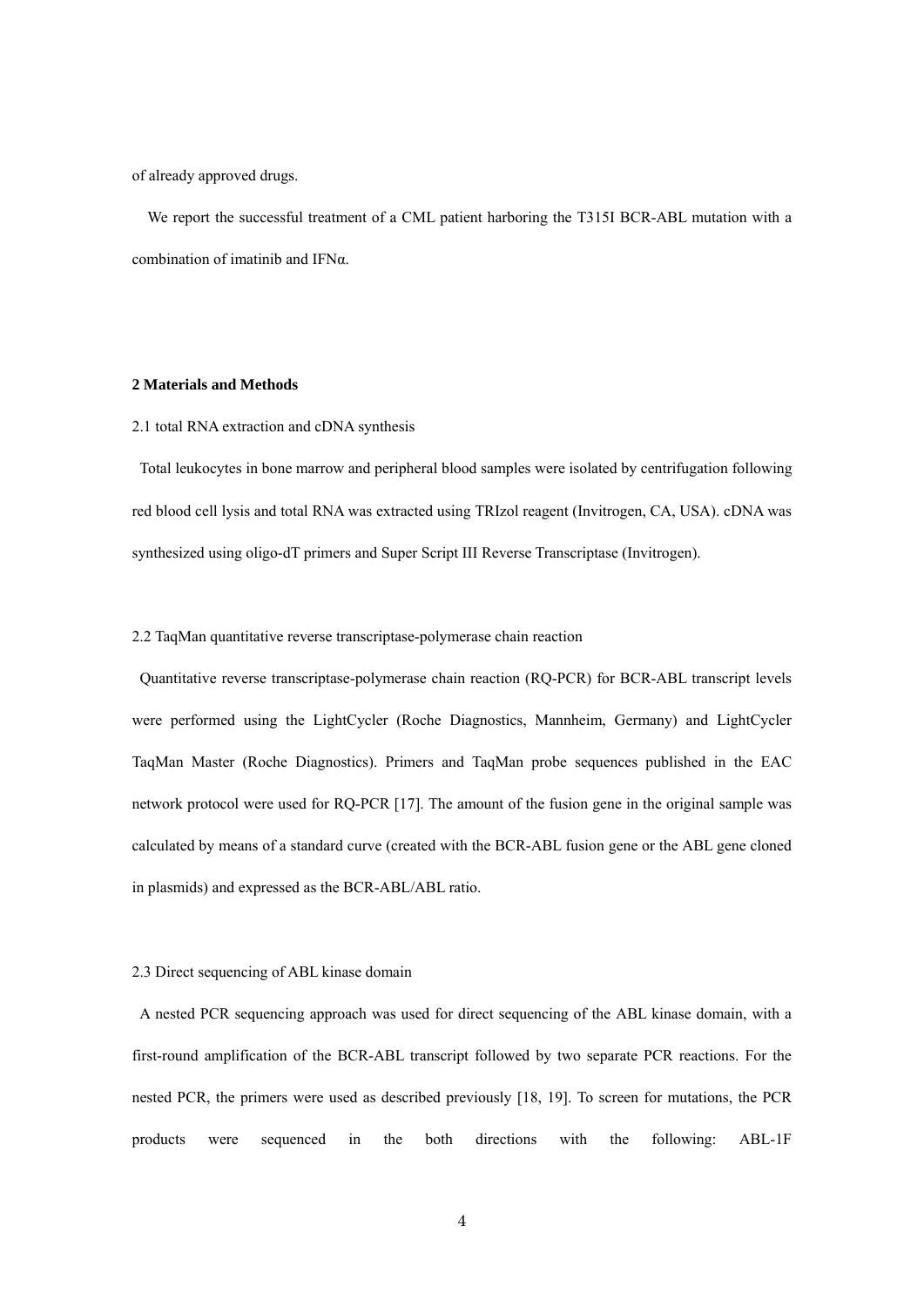(5'-ACAGGATCAACACTGCTTCTGA-3'), ABL-1R(5'-TGGCTGACGAGATCTGAGTG-3'), ABL-2F (5'-ATGGCCACTCAGATCTCGTC-3'), and ABL-2R (5'-GATACTGGATTCCTGGAACA-3') using a BigDye Terminator v3.1 Cycle Sequencing Kit and the ABI Prism 3100xl Genetic Analyzer (Applied Biosystems, CA, USA).

## 2.4 Quantitative T315I BCR-ABL mutational analysis by pyrosequencing

Quantitation of T315I BCR-ABL and un-mutated BCR-ABL transcript levels were performed using the PyroMark ID Pyrosequencing system (QIAGEN). First-round PCR was carried out followed by second-round PCR for T315I BCR-ABL mutation including one biotin-labeled primer. Primers and PCR conditions were used as described previously [20]. The linearity of quantitative T315I BCR-ABL mutation by pyrosequencing was confirmed by subjecting cDNA generated from graded mixes of Ba/F3 cell lines (RIKEN Cell Bank, Tsukuba, Japan) transfected with BCR-ABL cDNAs containing either the un-mutated BCR-ABL sequence or the T315I BCR-ABL mutation.

# **3 Case report**

A 61-year-old male was referred to our hospital due to leukocytosis, thrombocytosis, and hepatosplenomegaly (hypochondrial spleen size 8cm) in October 2002. Complete blood cell analysis showed that the white blood cell count was 138,900/μl, with 36% neutrophils, 3% myeloblasts, 5% promyelocytes, 5% myelocytes, 14% metamyelocytes, 6% lymphocytes, 5% monocytes, 5% basophils, and 3% eosinophils; hemoglobin concentration was 11.2g/dl; and the platelet count was  $122.1 \times 10^4/\mu$ l. Bone marrow analysis showed hypercellularity with significant myeloid hyperplasia with 3.0% myeloblasts. Chromosomal analysis (G-banding) revealed that there were no additional chromosomal abnormalities other than  $t(9;22)(q34;q11)$ . No BCR-ABL kinase domain mutation was detected by direct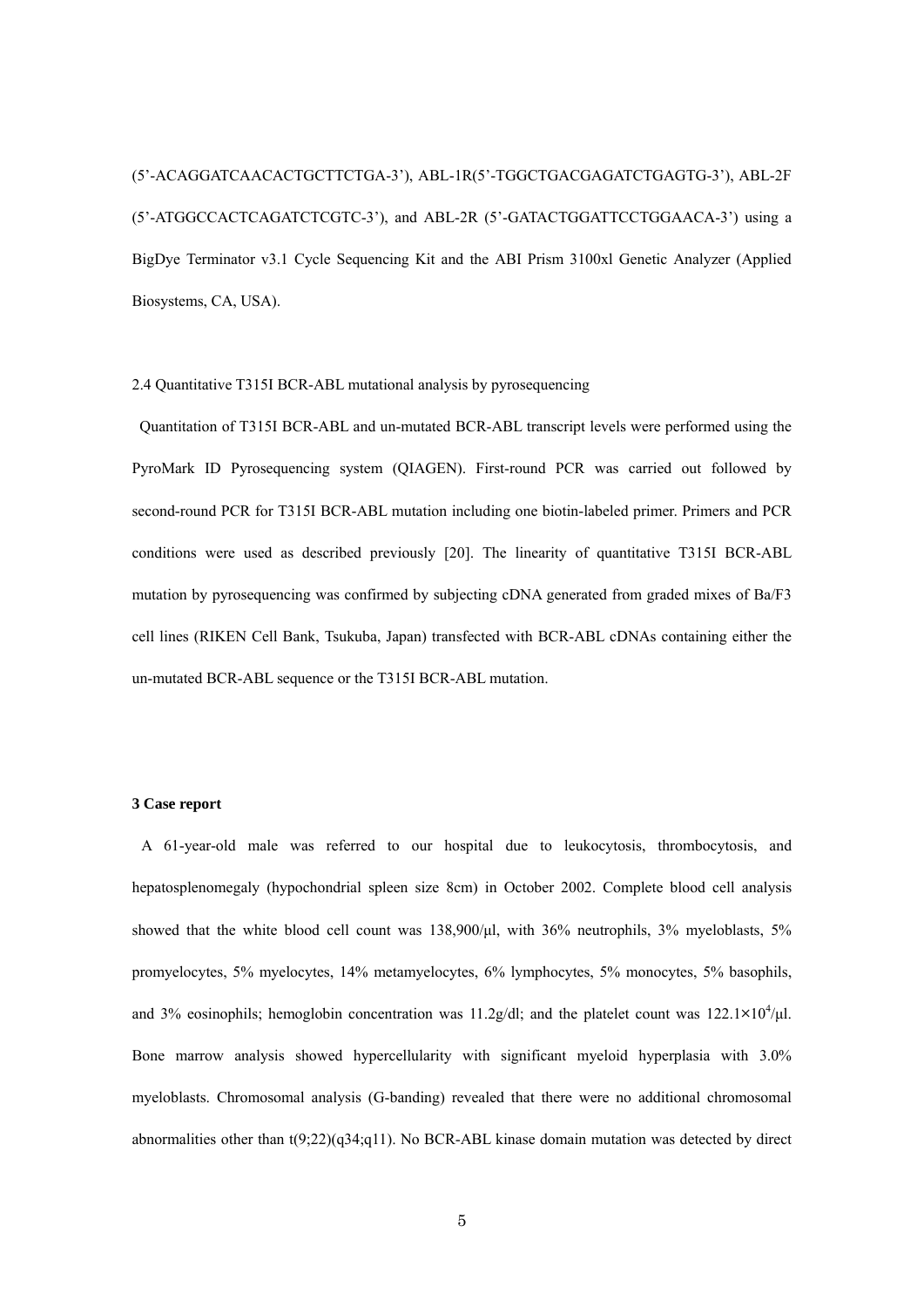sequencing (Fig. 1a) and also by pyrosequencing. He was diagnosed with CP-CML. The Sokal score was 1.94, indicating high risk.

He was registered in the clinical trial (Japan Adult Leukemia Study Group, CML202 study) and imatinib was initiated with a dose of 400 mg/d in October 2002. A dose reduction (300mg/day) was necessary after 6 months due to muscle cramp, which was considered to be a side effect. Complete hematologic response (CHR) and complete cytogenetic response (CCyR) were achieved within 1 and 12 months of treatment, respectively. However, after 18 months of imatinib treatment, a loss of CCyR was observed and a direct sequencing study at 24 months revealed a T315I mutation of the BCR-ABL gene (Fig.1b). The earlier samples (at 18 months) were then analyzed retrospectively and the mutation was also identified. Even though pyrosequencing revealed that T315I transcripts increased over 2.5-fold during the 18 month to 24 month period (Fig. 1c), total BCR-ABL transcripts measured by a RQ-PCR remained unchanged: ratios of BCR-ABL to ABL were 10.1% at 18 months and 11.1% at 24 months, respectively. Because a loss of the major cytogenetic response occurred at 30 months, a combination therapy which consisted of imatinib and IFN $\alpha$  was initiated. IFN $\alpha$  was administrated at a dose of 6 million units/week. Thirty months after the initiation of the imatinib/IFNα combination therapy, he re-achieved CCyR. Forty-eight months after, the T315I BCR-ABL mutation remained detectable although CCyR was maintained. After 51 months, RQ-PCR revealed a reduction of BCR-ABL transcripts by 3 or more logs (i.e. major molecular response (MMR)), and the T315I BCR-ABL mutation was not detected by direct-sequencing and pyrosequencing (Fig. 1d). The MMR was still maintained at 75 months after the initiation of the imatinib/IFN $\alpha$ combination therapy without any signs of a recurrence of the T315I BCR-ABL mutation (Fig. 2). Although he experienced grade 2 anemia, grade 1 neutropenia, and thrombocytopenia according to the National Cancer Institute Common Terminology Criteria for Adverse Events version4.0, it was possible to continue the imatinib/IFN $\alpha$  combination therapy with no dose reduction.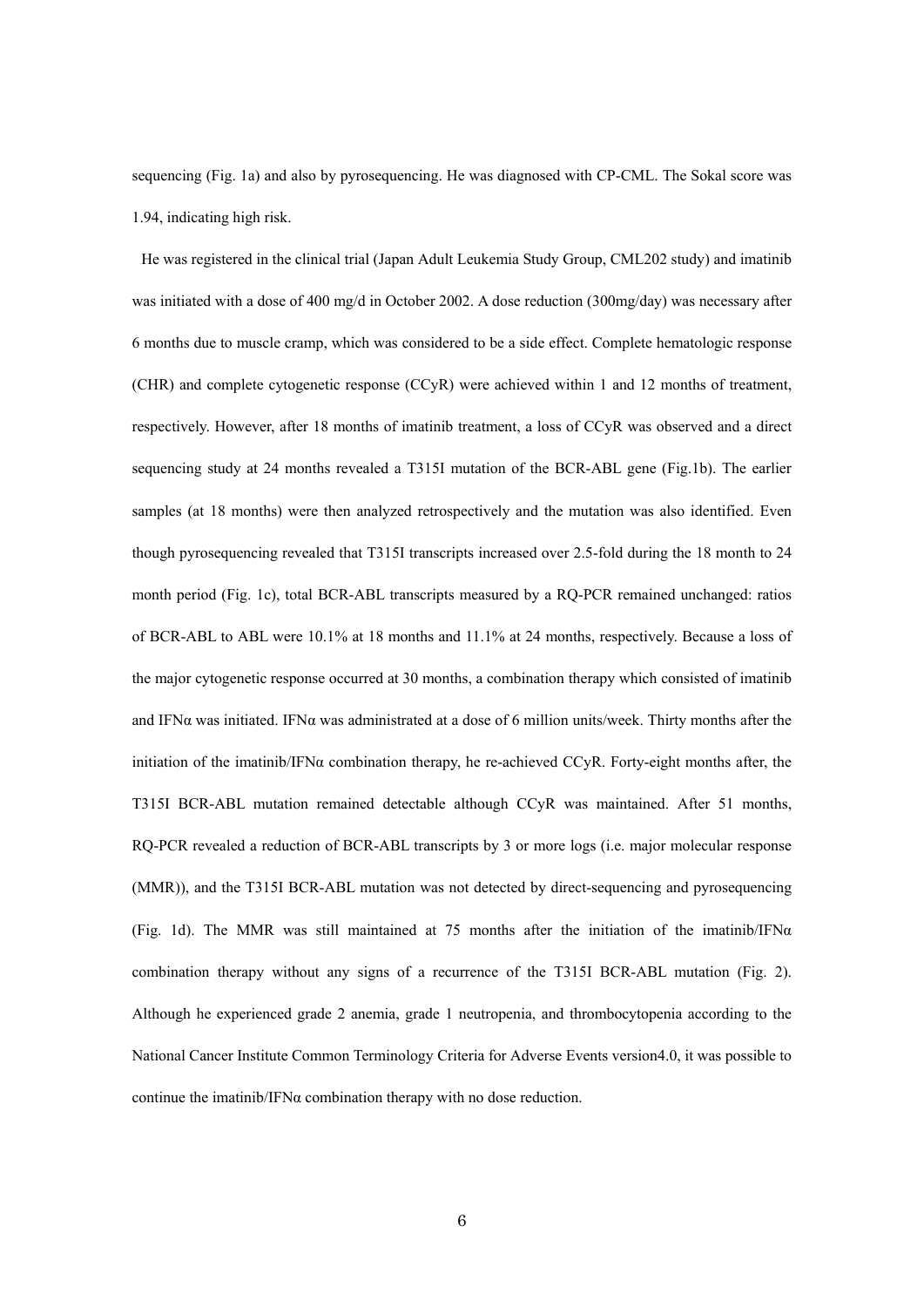## **4 Discussion**

 The current treatment algorithm for patients with CML suggests that if the patient develops a T315I BCR-ABL mutation, allo-HSCT or participation in clinical trials should be considered (new agents against the T315I BCR-ABL mutation [15, 16, 21-24] are still in trials). In our case, the imatinib/IFN $\alpha$ combination therapy used resulted in MMR, suggesting its effectiveness in patients harboring the T315I BCR-ABL mutation. De Lavallade et al have reported the clinical outcome for a CML patient who acquired the T315 BCR-ABL mutation while on imatinib, that was treated successfully with IFN $\alpha$  alone [25]. In their report, while the level of T315I BCR-ABL mutant transcripts decreased with the interferon therapy, the total amount of BCR-ABL transcripts was relatively stable, suggesting that the CML clone harboring an un-mutated BCR-ABL was expanding during that period. To prevent this phenomenon, we chose a combination therapy with imatinib and IFN $\alpha$ . This therapy theoretically seemed reasonable because it would inhibit both the T315I-mutated and the un-mutated BCR-ABL clone, and as shown in this report, it was quite successful. Determining whether or not the T315I BCR-ABL mutated clone is more susceptible to  $IFN\alpha$  than an un-mutated clone would be of interest.

In conclusion, although our experience is limited to one patient, imatinib/IFN $\alpha$  combination therapy could be a viable treatment option for CP-CML patients with a T315I BCR-ABL mutation. Further studies are necessary to confirm the efficacy and applicability of imatinib/IFN $\alpha$  combination therapy.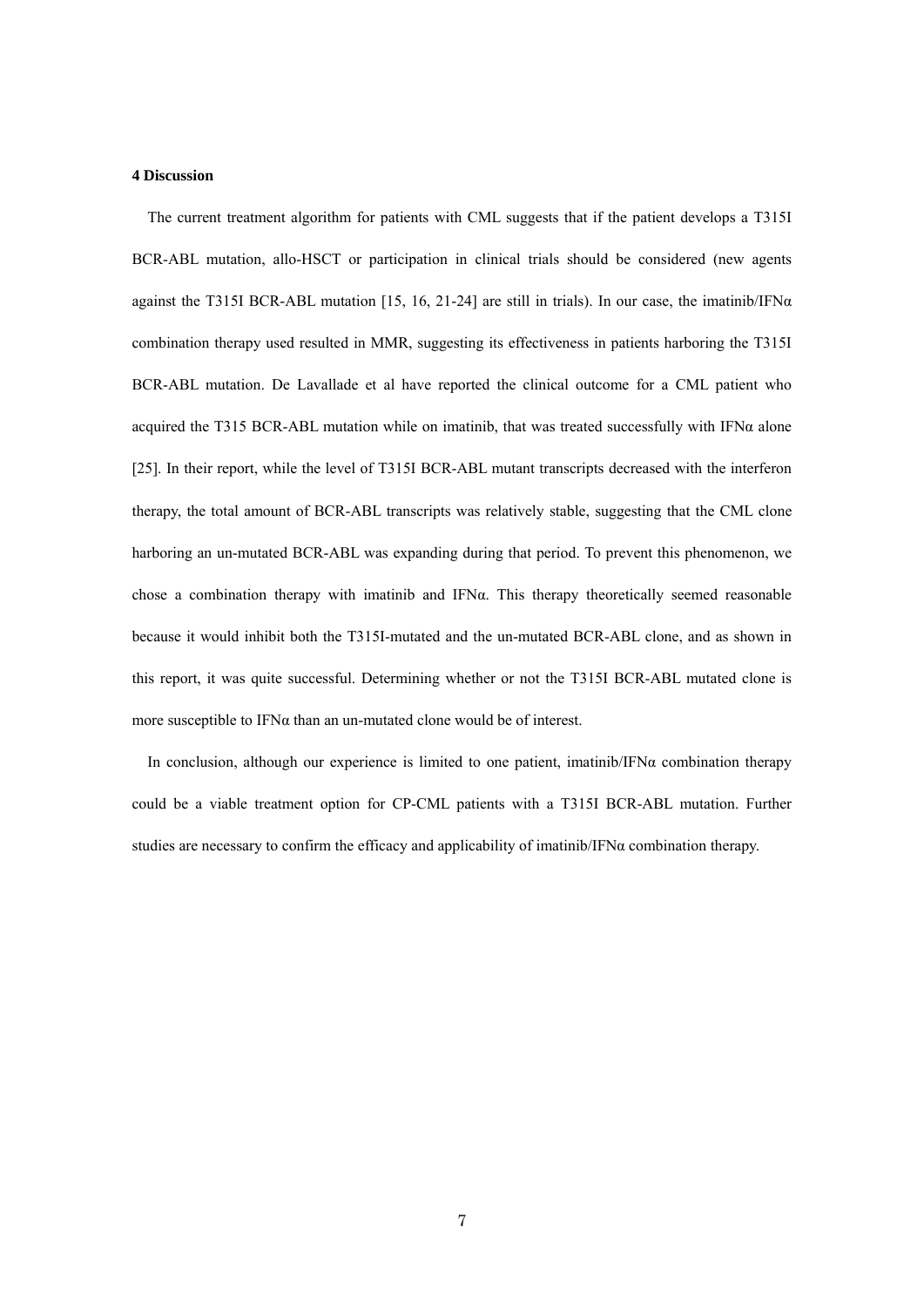## **Reference**

- 1. Sawyers CL. Chronic myeloid leukemia. N Engl J Med. 1999;340:1330-40.
- 2. O'Brien SG, Guilhot F, Larson RA, Gathmann I, Baccarani M, Cervanteset Fet al. Imatinib compared with interferon and low dose cytarabine for newly diagnosed chronic phase chronic myeloid leukemia. N Engl J Med. 2003;348:994-1004.
- 3. Druker BJ, Guilhot F, O'Brien SG, Gathmann I, Kantarjian H, Gattermann N, et al. Five-year follow-up of patients receiving imatinib for chronic myeloid leukemia. N Engl J Med 2006;355:2408-17.
- 4. Silver RT, Talpaz M, Sawyers CL, Drucker BJ, Hochhaus A, Schiffer CA, et al. Four years of follow-up of 1027 patients with late chronic myeloid leukemia (CML) treated with imatinib in three large phase Ⅱ trials. Blood. 2004;104:11a (abstract).
- 5. Saqlio G, Kim DW, Issaraqrisil S, le Coutre P, Etienne G, Lobo C, et al. Nilotinib versus imatinib for newly diagnosed chronic myeloid leukemia. N Engl J Med. 2010;362:2251-9.
- 6. Kantarjian H, Shah NP, Hochhaus A, Cortes J, Shah S, Ayala M, et al. Dasatinib versus imatinib in newly diagnosed chronic-phase chronic myeloid leukemia. N Engl J Med. 2010;362:2260-70.
- 7. O'Hare T, Eide CA, Deininger MW. Bcr-Abl kinase domain mutations, drug resistance, and the road to a cure for chronic myeloid leukemia. Blood. 2007;110:2242-49.
- 8. Soverini S, Colarossi S, Gnani A, Rosti G, Castagnetti F, Poerio A, et al. Contribution of ABL kinase domain mutations to imatinib resistance in different subsets of Philadelphia-positive patients: by the GIMEMA Working Party on Chronic Myeloid Leukemia. Clin Cancer Res. 2006;12:7374-79.
- 9. Soverini S, lacobucci I, Baccarani M, Martinelli G. Targeted therapy and the T315I mutation in Philadelphia-positive leukemias. Haematologica. 2007;92:437-39.
- 10. Soverini S, Cloarossi S, Gnani A, Castagnetti F, Rosti G, Bosi C, et al. Resistance to dasatinib in Philadelphia-positive leukemia patients and the presence or the selection of mutations at residues 315 and 317 in the BCR-ABL kinase domain. Haematologica. 2007;92:401-4.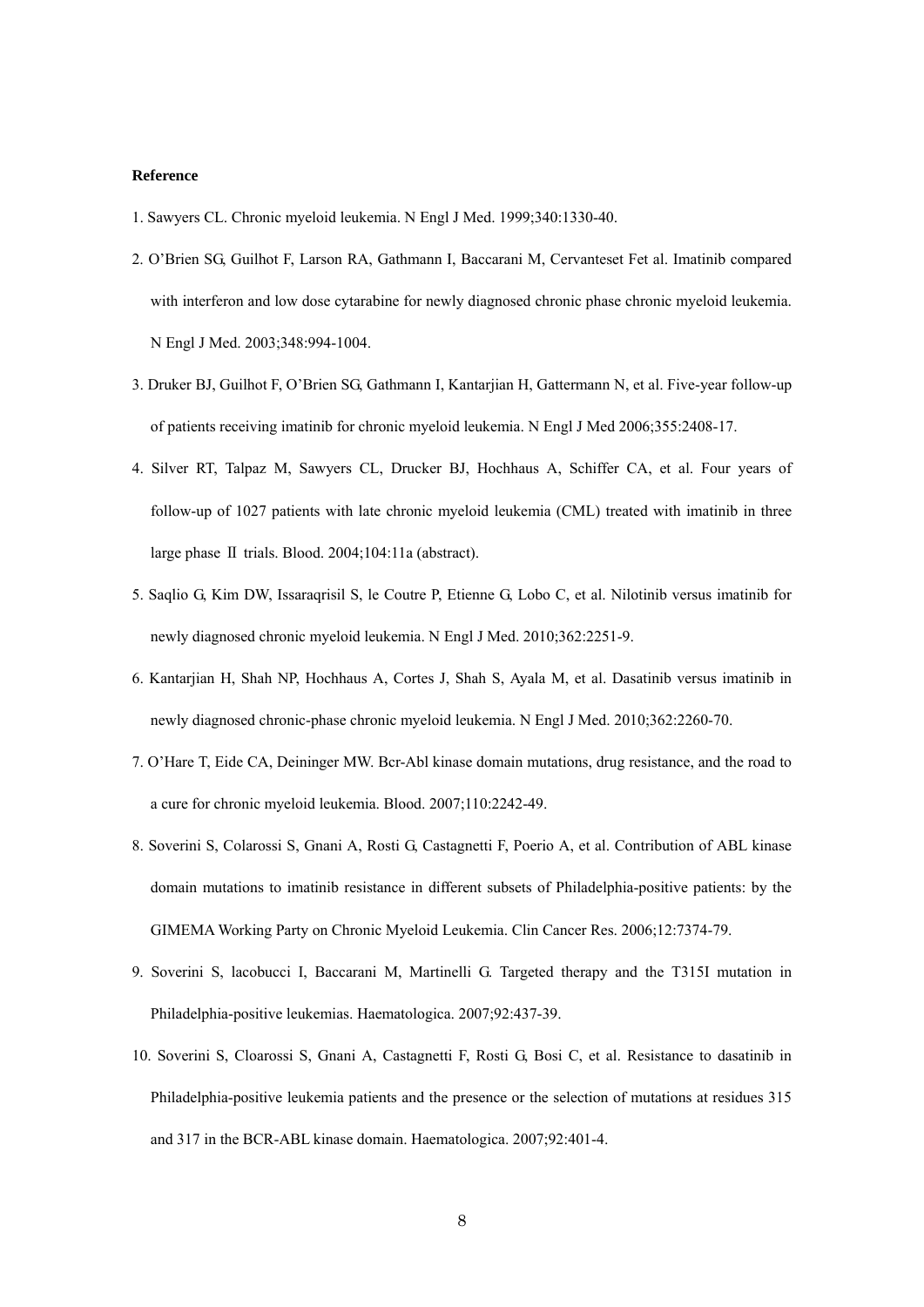- 11. Jabbour E, Cortes J, Kantarjian HM, Giralt S, Jones D, Jones R, et al. Allogeneic stem cell transplantation for patients with chronic myeloid leukemia and acute lymphocytic leukemia after Bcr-Abl kinase mutation-related imatinib failure. Blood. 2006;108:1421-3.
- 12. Velev N, Cortes J, Champlin R, Jones D, Rondon G, Giralt S, et al. Stem cell transplantation for patients with chronic myeloid leukemia resistant to tyrosine kinase inhibitors with BCR-ABL kinase domain mutation T315I. Cancer. 2010;116:3631-7.
- 13. Nicolini FE, Basak GW, Soverini S, Martinelli G, Mauro MJ, Muller MC, et al. Allogeneic stem cell transplantation for patients harboring T315I BCR-ABL mutated leukemias. Blood 2011-07-367326.
- 14. Nicolini FE, Mauro MJ, Martinelli G, Kim DW, Soverini S, Muller MC, et al. Epidemiologic study on survival of chronic myeloid leukemia and Ph(+) acute lymphoblastic leukemia patients with BCR-ABL T315I mutation. Blood. 2009;114:5271-8.
- 15. Gontarewicz A, Balabanov S, Keller G, Colombo R, Graziano A, Pesenti E, et al. Simultaneous targeting of Aurora kinase and Bcr-Abl kinase by the small molecule inhibitor PHA-739358 is effective against imatinib-resistant BCR-ABL mutations including T315I. Blood. 2008;111:4355-64.
- 16. Quintas-Cardama A, Kantarjian H, Cortes J. Homoharringtone, pmacetaxine mepesuccinate, and chronic myeloid leukemia circa 2009. Cancer. 2009;115:5382-93.
- 17. Gabert J, Beillard E, van der Velden VH, Bi W, Grimwade D, Pallisgaard N, et al. Standardization and quality control studies of 'real-time' quantitative reverse transcriptase polymerase chain reaction of fusion gene transcripts for residual disease detection in leukemia – a Europe Against Cancer program. Leukemia. 2003;17:2318-57.
- 18. Branford S, Rudzki Z, Walsh S, Grigg A, Arthur C, Taylor K, et al. High frequency of point mutations clustered within the adenosine triphosphate-binding region of BCR/ABL in patients with chronic myeloid leukemia or Ph-positive acute lymphoblastic leukemia who develop imatinib (STI571) resistance. Blood. 2002;99:3472-5.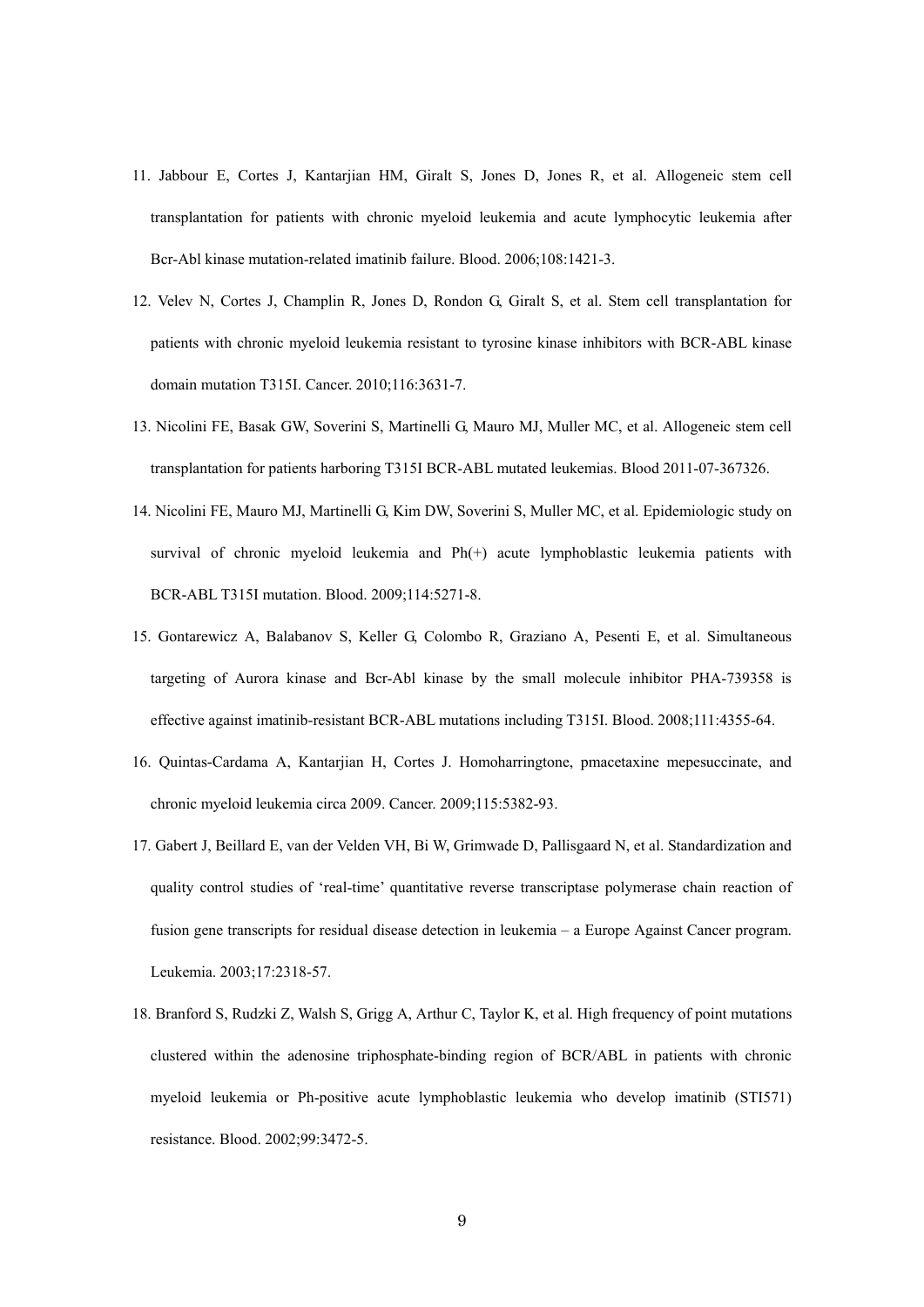- 19. Polakova KM, Lopotova T, Klamova H, Moravcova J. High-resolution melt curve analysis: initial screening for mutations in BCR-ABL kinase domain. Leuk Res. 2008;38:1236-43.
- 20. Yin CC, Cortes J, Galbincea J, Reddy N, Breeden M, Jabbour E, et al. Rapid clonal shifts in response to kinase inhibitor therapy in chronic myelogenous leukemia are identified by quantitation mutation assays. Cancer Sci. 2010;101:2005-10.
- 21. Chan WW, Wise SC, Kaufman MD, Ahn YM, Ensinger CL, Haack T, et al. Conformational control inhibition of the BCR-ABL1 tyrosine kinase, including the gatekeeper T315I mutant, by the switch-control inhibitor DCC-2036. Cancer Cell. 2011;19:556-68.
- 22. Cheetham GM, Charlton PA, Golec JM, Pollard JR. Structural basis for potent inhibition of the Aurora kinase and a T315I multi-drug resistant mutant from Abl kinase by VX-680. Cancer Lett. 2007;251:323-9.
- 23. Crespan E, Radi M, Zanoli S, Schenone S, Botta M, Maga G. Dual Src and Abl inhibitors target wild type Abl and the AblT315I imatinib-resistant mutant with different mechanisms. Bioorg Med Chem. 2010;18:3999-4008.
- 24. Sillaber C, Mayerhofer M, Bohm A, Vales A, Gruze A, Aichberger KJ, et al. Evaluation of antileukaemic effects of rapamycin in patients with imatinib-resistant chronic myeloid leukaemia. Eur J Clin Invest. 2008;38:43-52.
- 25. de Lavallade H, Khorashad JS, Davis HP, Milojkovic D, Kaeda JS, Goldman JM, et al. Interferon-alpha or homoharringtonine as salvage treatment for chronic myeloid leukemia patients who acquire the T315I BCR-ABL mutation. Blood. 2007;110:2779-80.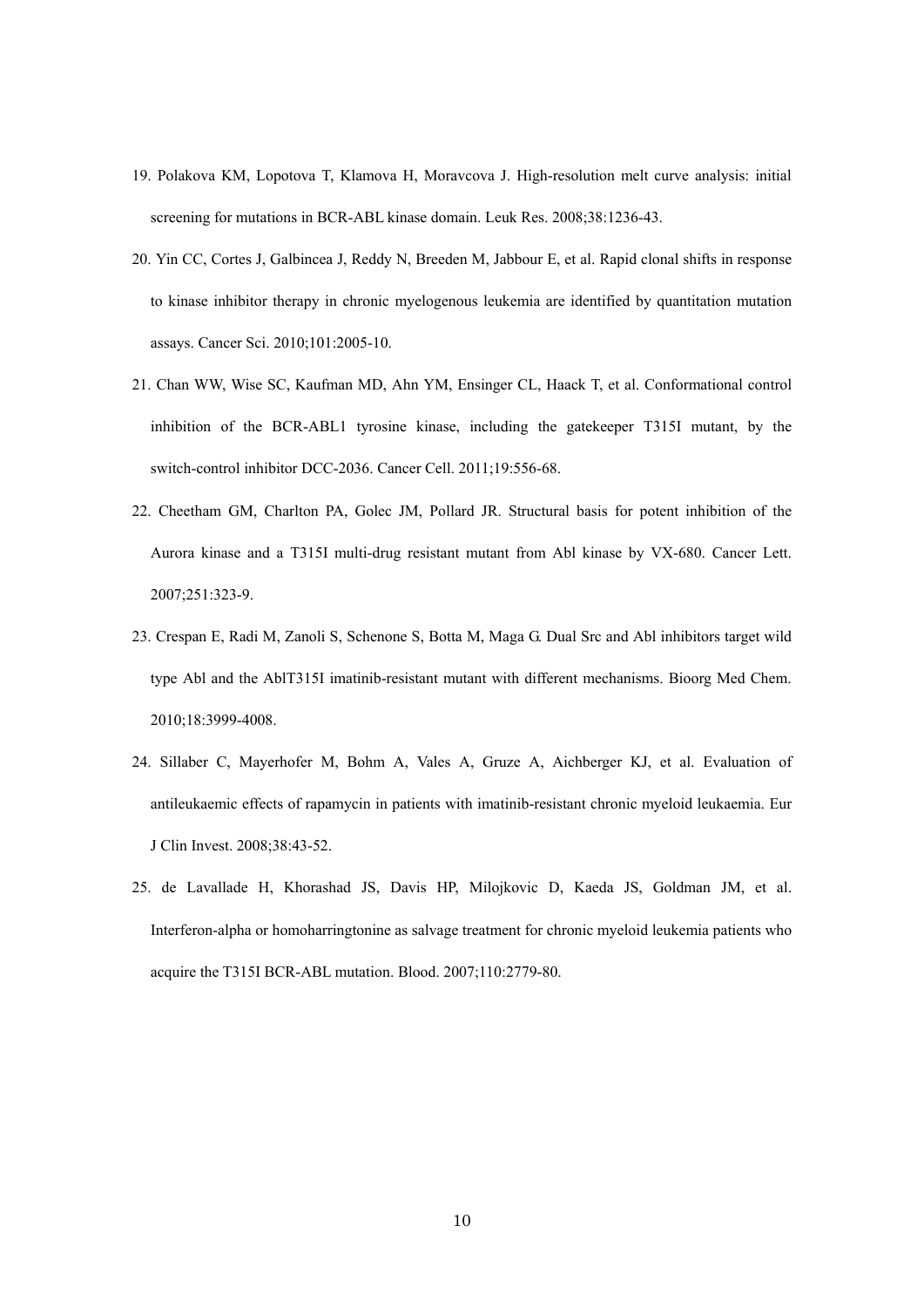

**Fig. 1** T315I BCR-ABL mutation by direct sequencing.

**a** at diagnosis. **b** at 18 months after starting imatinib. **c** at 24 months after starting imatinib. **d** at 51

months after starting the combination therapy.